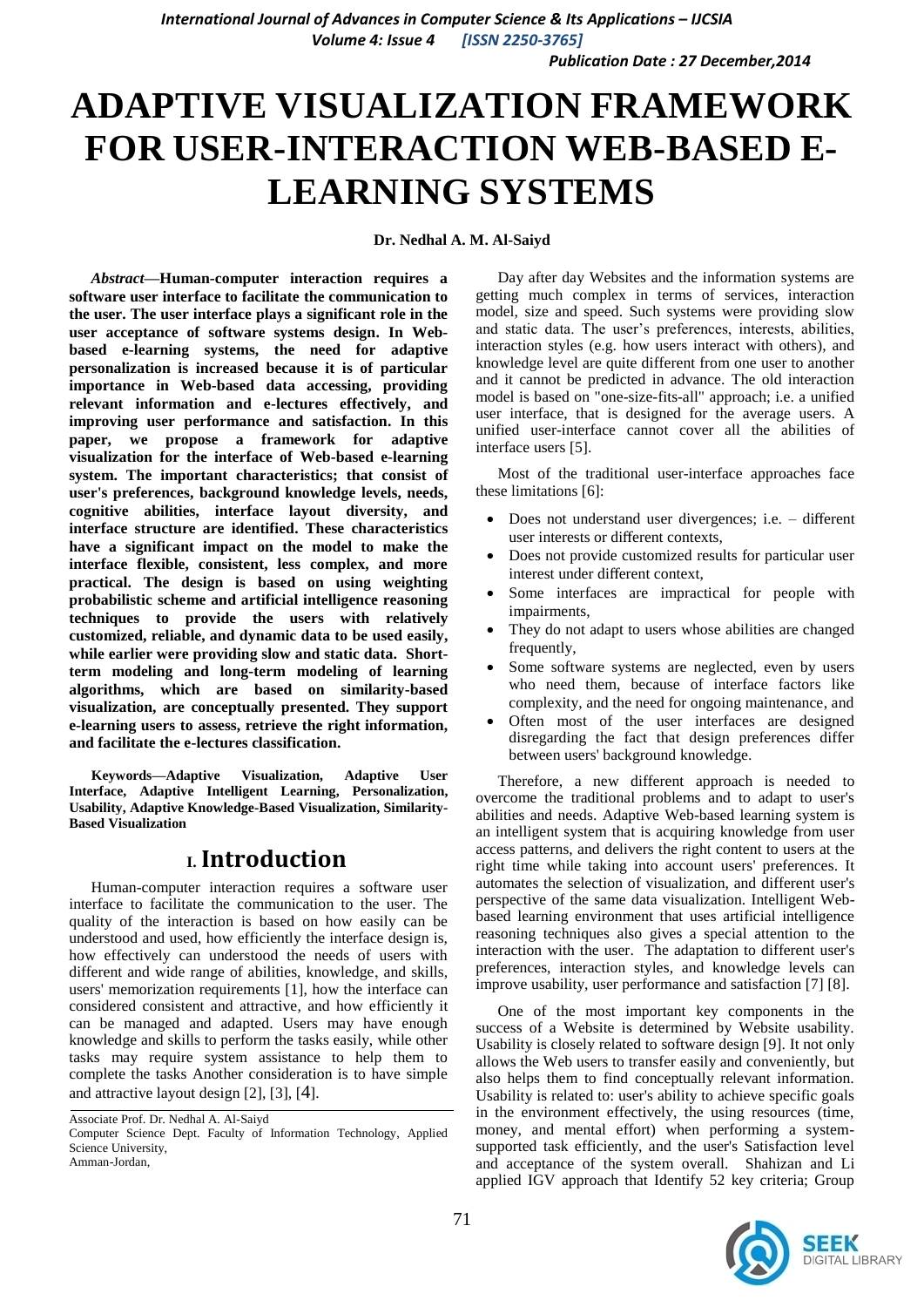*Publication Date : 27 December,2014*

them into seven categories- screen appearance or layout, content, accessibility, navigation, media use, interactivity and consistency; and Verify the identification and grouping. Screen appearance refers to the user interface of the website that may affect Web usability. It can be divided into 4 categories - space allocation, choice of color, readability, and scannability [10], [2].

The goal of this research has twofold: (1) to present an intelligent interface agent to develop better adaptive visualization methodology and explore its characteristics; and (2) to implement the adaptive visualization using concept-based user modeling. To achieve this goal, we need to explore the user by analyzing the existing user interface of Web-based e-learning system to gather the factors that influence the derived user model. Our objective is to identify important characteristics that can make the interface flexible, consistent, less complex, and more practical that is used by many different users as possible. It can considerably improve the accuracy, quality and efficiency for typical users of daily interactions.

The rest of paper is organized as follows: section 2 describes the main domain areas of user model and their relationships. In section 3 the proposed Adaptive Visualization Framework is proposed. The Adaptive Knowledge-based Visualization is discussed in section 4. Section 5 presents User Profile using Learning Algorithm and describes the short-term and long-tem modeling. And finally, the conclusions are summarized in section 6.

# **II. Domain-Areas of User Model**

We can consider that user interface model has two domain areas: (1) Personalization and (2) user interface Visualization (UIV). The adaptive visualization is considered as the relationships that combine between these two areas. Fig. 1 depicts the three different aspects user model.

The proposed methodology will take into consideration; users' background knowledge, preferences, needs, interface layout diversity, and interface structure to obtain the logical relations among the interface objects, and categorization of pedagogical materials into (simple, Moderate, Hard) levels, the education level, content structure.



Figure 1. The adaptive visualization using concept-based user modeling

### *A. User Interface Visualization*

Information visualization gains widespread importance in the research area of human-computer communication domain. Visualizations can be used to collect the knowledge about a complex domain and performing low-level tasks and involve a reasoning process. Visualization cannot be wellunderstood without understanding how the user of visualization thinks. There is no single type of user's visualization [11]. Traditionally, visualization software has focused primarily on how data can be transformed to visual forms and how people understand them. It was designed for a single ideal user; "one-size fits-all", since it was impractical to develop interface visualization for each individual user. Recently, users depend on visualizations to help them in solving complex and analytical tasks, where each user has different aspect. Users have significantly different backgrounds, personalities, experiences, and cognitive abilities, and all of these will influence users's approach to understand the problem domain, to solve any task and retrieve information.

Data visualization techniques can be classified as static visualization and dynamic visualization of data. Static data visualization is formed by certain data sets in static forms, as static forms that also represent static value. On the other side, the data are changing with certain time frames in dynamic visualization technique. Visualization can have two or three-dimensions. Two-dimensional visualizations can be represented as graph or tree-like representations, which contain many nodes and arcs [12].

### *B. Personalization*

Personalization of user interfaces has become an essential issue in usability of many software products reduce visual complexity and improve interaction efficiency. Personalized user interface is tailored to an individual user's needs and provide him with many necessary features to support a wide range of tasks and make novice users faster, more accurate and more satisfied. With adaptive split menus that uses frequency-based strategy, for example, the menu items that are most commonly used and needed by the user are automatically moved to the top of the menu to make them accessible more easily, or by hiding those items that are predicted to be the least useful. Layered interfaces allow the user to switch between several interfaces and choose the one that better fits a user's current task at a given time [13], [14].

## *C. Adaptive Visualization*

From the user's side, the adaptive systems require little or no knowledge and effort, but developing a consistent model of a system can be problematic because of development difficulties. In adaptable interfaces, the users have the responsibilities of learning and performing the adaptation tasks. ]. It is important to identify the characteristics that influence an individual user's effectiveness, efficiency, and satisfaction with a particular information visualization type [15]. This will help to successfully perform the adaptation to the specific needs, characteristics, and context of each user. Adapting the visual appearance of items, locality (i.e. at the location where the user would look by default), and color highlighting has the ability to reduce the visual search component of item selection [14].

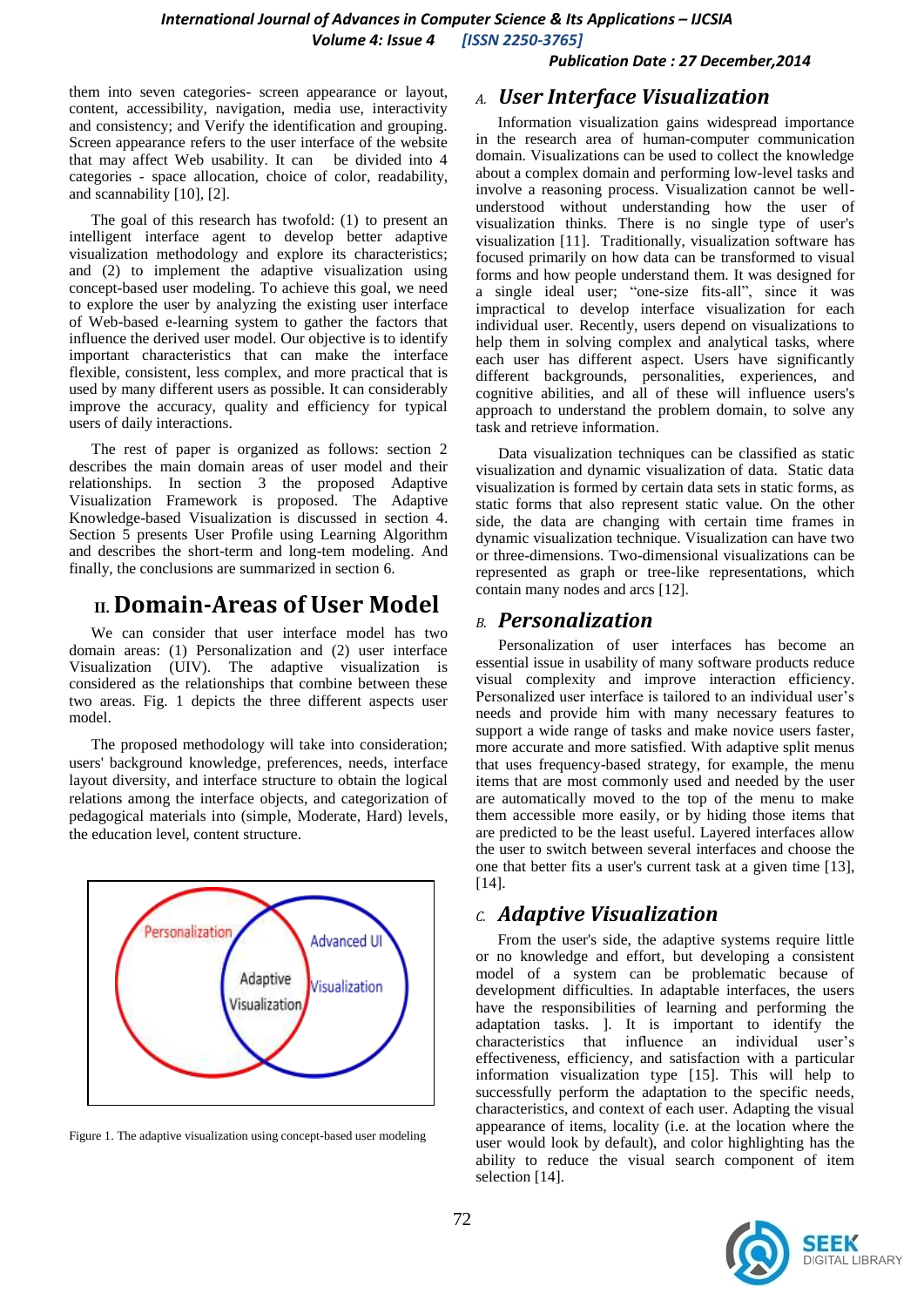#### *Publication Date : 27 December,2014*

# **III.Adaptive Visualization Framework**

The challenge is to find adaptive visualization framework that performs fine-tuning to the user interaction of Web-based e-learning system. A variety of aspects should be considered:

- User Adaptation or Personalization: The personalized systems should reveal how to build a user profile according to various users and how to activate the user profile in order to provide effective personalization [16]. The users are categorized into three categories (Low, Moderate, and High) based on users' background knowledge, preferences, interests to get the right and relevant e-lectures. This will facilitate users to look for what they need and reduces time in searching for relevant e-lectures.
- Useful Content Adaptation Approach: Many user interaction techniques used to display Information in a usable format for specific object types; such as text, image, video, and animations usage to attract the user's attention. An interface can allow users to easily decide and transfer among tasks or objects of interest, and provide notification of which task is in progress
- Interface-Layout Design Adaptation: It is to design layout structure and tailored the layout interface elements to be applied efficiently to access features most relevant to the user's task; in using tables, frames, headings, text appearance, forms, boxes, etc. The user interface layout decision needs to be simple and attractive as possible
- Analysis of Usability Functions and Tasks: it is concerned with. the challenges of how long and difficult the tasks are, and the solution for difficult situations need to be done prior to the development process [17], [18]. The interface should reduce the time used in searching, accessing and downloading educational resources.
- Spatial Adaptation: The navigation through the pages of the Website is depending on the user's assessment and feedback [14]. It is preferred to be consistent and reduce the amount of navigation needed to access the required information.

Adaptive user interface supports visualization services, providing functionality to make decisions about what and how available information can be offered. For an adaptive system, information about an individual user, who behave differently from other users; is represented by user model [19], [20]. The individual differences can significantly impact a user's visualization model. User's information changes as a direct result of interaction with information. It consists of information for long-term and short-term interest depending on temporal characteristics. User modeling or user profiling filters the relevant information from temporal incoming information and compares them with the user profile. User profiles can be categorized as two groups according to their temporal coverage. The adaptations are mainly intended to improve the performance of users [21].

Since the adaptive e-Learning interface is a process where learning contents are delivered to learners adaptively,

that is to say, the appropriate contents are delivered to the learners in an appropriate way at an appropriate time based on the learners' needs, knowledge, preferences and other characteristics**.** Adaptive intelligent learning is able to assess student's background knowledge level through randomized and well-selected questions. The student followed the learning path that is proposed by the system and used the system's guidance. The adaptive auto-evaluated questions are used in searching for, selecting, sequencing and retrieving the appropriate lecture for the student [7]. This framework focuses on using semantic categories, where each category refers to real world conceptual entities (i.e. characteristics), so this will improve the user model or user profile and conceptually extend its undesirable static side. Large sets of different e-lectures notifications are gathered for each category. They will contribute to develop better user profile and to improve users' performance in solving their tasks.

The adaptive interface provides a list of *links* to all educational e-lectures and each link is augmented with an *adaptive icon* that visualized the status of the educational electures that are adapted to the current state of the student's knowledge and history of past interactions. These icons help students to:

- i. Distinguish new e-lectures from examples that have already been partially or fully explored in the past
- ii. Distinguish e-lectures that are ready to be explored from e-lectures that demand prerequisite knowledge the student lacks.

# **IV. Adaptive Knowledge-Based Visualization**

It is to personalized access to repositories of educational resources in helping students to determine resources that match their individual goals, interests, and current knowledge. Adaptive Knowledge-based Visualization for determining repository materials is done using *similaritybased visualization* technique.

As a first step, it is necessary to classify the users into one of predefined groups before the adaptation can be performed; the users are classified by their interaction patterns and background knowledge about the learning subject. The background knowledge is assesses according to the answers of randomized and well-selected questions in adaptive intelligent learning phase. This classification activated the adaptations to the e-learning system. Therefore, the route and user interface to the intended e-lecture is different from one user to another.

The adaptation of user interface is activated by a set of rules. For suitable adaptations, the system can extract new information about student background knowledge and refine some of the cultural knowledge through observation of the user's interaction with the system. The user; who is new to a system, needs to initially give the required data in a short questionnaire provided by an application. The currently live country can be predicted from the IP address of the user's computer on Web. The data is augmented to student's cultural data and student's personal data record files in student database.

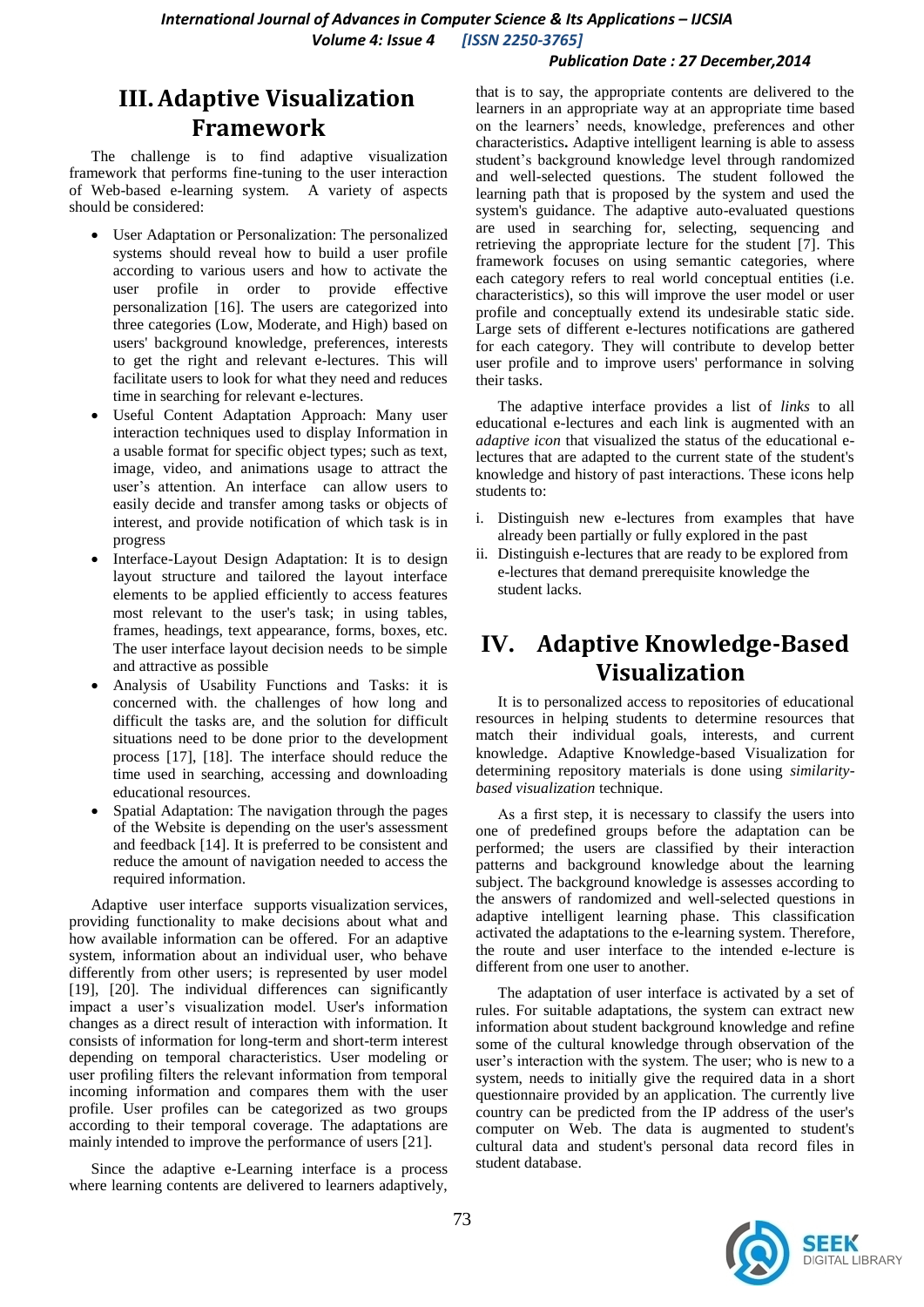### *International Journal of Advances in Computer Science & Its Applications – IJCSIA Volume 4: Issue 4 [ISSN 2250-3765]*

#### *Publication Date : 27 December,2014*

Suppose we have a collection of *N e-lecture documents*. There are sets of well-explained items that appear together in the documents of e-lectures, and how frequently they are used in searching specific e-lecture; these "frequent itemsets" are considered as the characterization of the data that we seek. Often, e-lecture document data seems like a collection of term sets. Each lecture is characterized by a two-dimensional vector, and the value of each dimension corresponds to the number of times that term appears in the lecture. The terms in the e-lecture document are represented as two-dimensional array as follows:

TABLE 1: Two-dimensional representation of terms of each lecture

|                   | $L$ ecture <sub>1</sub> | Lecture,           | $\ldots$ Lecture <sub>n</sub> |
|-------------------|-------------------------|--------------------|-------------------------------|
| $Term_1$          | $Term_{11}$             | $Term_{12}$        | $\ldots$ Term <sub>1n</sub>   |
| Term <sub>2</sub> | $Term_{21}$             | Term <sub>22</sub> | $Term_{2n}$                   |
| Term $\alpha$     | $Term_{13}$             |                    | $Term_{3n}$                   |
| .                 | $\ddotsc$               | .                  |                               |
| $Term_m$          | $Term_{m1}$             | $Term_{m2}$        | $\ldots$ Term <sub>mn</sub>   |

The frequency of a term in the e-lecture is represented by the number of times that the term '*Term*ij ' occur in e-lecture document j '*LecDoc<sup>j</sup> '* is calculated as:

**TermFreq**(Term<sub>ij</sub>, LecDoc<sub>j</sub>) = 
$$
\sum_{i=1}^{m} \text{Term}_{ij}
$$
 (1)

TermFreq(Termij, LectDocj) is defined as the frequency (number of occurrences) of term i in e-lecture document j. Then **TermFreq**(*Term*ij *, LecDoc*j) is normalized by dividing it by the maximum number of occurrences of any *Term*ij in the same e-lecture document j.

$$
TF_{ij} = \frac{\text{TermFreq}(\text{Term}_{ij} \text{LecDoc}_j)}{\max_k F_{kj}}
$$
 (2)

Thus, the most frequent term in document j gets a TF of 1, and other terms get fractions as their term frequency for this document.

The lectures in repository are converted into weighted term vectors. The weights are derived from the calculation of the following equation. The weighted vectors are used later in calculating the similarities of e-lectures that have the same educational lecture concepts and user's knowledge, and to place them in appropriate positions. The weighting equation TFIDF (Term Frequency times Inverse Document Frequency) is used to measure the word importance. The terms with the highest TFIDF score are often the terms that best characterize the topic of the document. It is normally computed as follows [21]:

**TFIDF** (Term<sub>ij</sub>, LecDoc<sub>j</sub>) =  $\mathbf{TF}_{ij} \times \mathbf{IDF}_i$  = TermFreqij × IDF<sub>i</sub> (3)  $IDFi$  (3)

**TFIDF**( $Termi$ , LecDoc) = **TermFreq**(*Termij*, LecDoc<sub>i</sub>)  $\times$  log( $\frac{|\text{TotalLet}|}{|\text{LocalSet}|}$  $\frac{|\text{toaizer}|}{|\text{LecDocFreq}(Termij)|}$ 

(4)

Where:

TermFreq(*LeDocc*,T *Term*ij): Number of occurrences of term '*Term*ij' in lecture *'LecDoc*'

LecDocFreq(*Term*ij): Number of e-lectures where term '*Term*ij ' appears in them.

|TotalLect|: Total number of e-lectures in the repository

# **V.The Cosine Similarity Coefficients**

The objective is to find pairs of e-lecture documents that have a relatively large fraction of their terms in common. The cosine similarity coefficients are used for calculating the similarities of lectures depending on their inner extracted terms. The Cosine similarities measure the cosine angle of the two vectors X and Y, and the outcome of cosine similarities is bounded in [0, 1]; where 0 represents that the two lectures are totally different, 1 represents that both vectors are identical) and and in-between values indicating intermediate similarity. It is a measure of how similar the lectures are likely to be and it is efficient to evaluate a sparse vector [22].

Given two vectors of attributes, *x* and *y*, the cosine similarity, *cos(θ)*, is represented using magnitude as:

$$
Cos(\theta) = Sim(X, Y) = \frac{\sum_{i=1}^{n} x_i \times y_i}{\sqrt{\sum_{i=1}^{n} x_i^2} \sqrt{\sum_{i=1}^{n} y_i^2}}
$$
(5)

# **VI. Learning Algorithms Using User Profile**

Implementing customization action; using adaptive techniques, assists constructing the user model. A particular emphasis must be given to the user interface design and the quality of user interaction. The user model is motivated by a number of observations and requirements. Visualization effectiveness has mostly focused on properties of the data to be visualized or the tasks to be performed.

The adaptive techniques uses short-term and long term modeling. Figure 2 shows the algorithm of short-term and long-term modeling.

#### *A. Short-Term Modeling*

To qualify the similarity between two text documents, a similarity measure algorithm is applied in a well-studied problem in Information Retrieval. E-lecture relevant text notification is convert into TF-IDF vectors (termfrequency/inverse document-frequency), and cosine similarity measure is then used to quantify the similarity of two vectors, depending on the document representation and the associated similarity measure.

# *B. Long-Term Modeling with a Naïve Bayesian Classifier*

Bayesian classifier has become an increasingly popular algorithm in text supervised learning and classification applications. The naïve Bayesian classifier is used as a probabilistic learning algorithm to predict long-term predictors of user's general preferences, which that could not be classified by the short-term model.

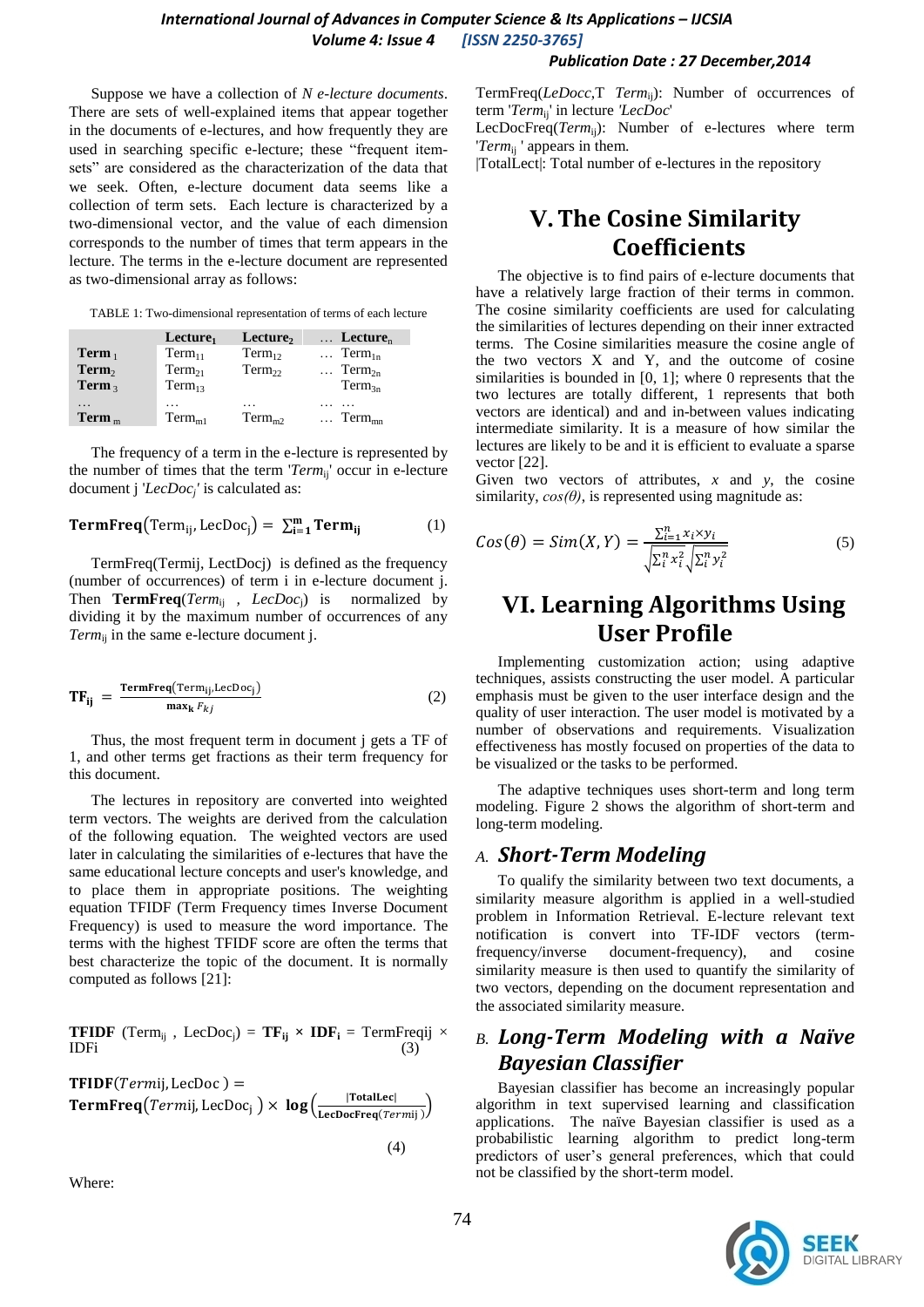#### *Publication Date : 27 December,2014*

Prob(feature| interesting) > Prob(feature  $| \neg$  interesting). ConvertVectorComponent(TFILF) // Weighting Function // *TFIDF is term frequency multiplied by inverse of lecture frequency* Store(TF-IDF representation) in the user model { // *Quantify the similarity of two vector* // a. *Prediction for Short-Term Model for User's General Preferences* If ∃ **d**: **d** ∈ {Short\_Term } ∧ Cosine\_Similarity(**d**, unseen) > Threshold\_Min { // *Represent User's Multiple Interests* **Rank** = Nearest Neighbor Prediction(unseen, {short-term }) If  $\exists$  **n**: **n** ∈ {Short Term }  $\land$  CosineSimilarity(**d, n**) > Threshold \_Max **Rank** = Rank  $*$  k; where  $k \ll 1.0$  for known term } //b. *Prediction for Long-Term Model for User's General Preferences* Else If  $\exists$  {Term<sub>1</sub>, Term<sub>2</sub>, ..., Term<sub>n</sub>}:  $\forall$  Term  $\in$  {Term<sub>11</sub>,  $Term_{12}, \ldots, Term_{mn}$ Such that Prob (Term | Interest) > Prob (Term |  $\neg$ 

Figure 2. A Pseudo Code of similarity measure for a short-term and longterm model of the user's interests

E-lecture relevant document is represented as Boolean Term vectors, where each Term indicates the presence or absence of a feature. A set of domain specific features, (i.e. Terms that are likely to be indicators and the commonly used ones) are selected manually by domain experts. They are classified into interested and uninterested Terms. Not all the terms that appear in e-lecture document are used as features.

Each category should have a sufficient number *'n'* of features or indicators for category membership, where the probability of interested features > probability of interested features.

# **VII. Conclusion**

- The important characteristics that can make the interface flexible, consistent, less complex, and more practical are addressed.
- Adaptive Knowledge-based visualization for accessing the educational e-lectures in Web-based learning environment is achieved through personalized access to repositories and helping students to find the educational resources that match their individual goals, interests, and current knowledge level.
- The important characteristics; user's preferences, background knowledge level, needs, cognitive abilities, interface layout diversity, and interface structure are identified, those influence the model and make the

interface flexible, consistent, less complex, and more practical.

- A framework for visual adaptive for Web-based elearning system is designed to use a weighting scheme developed under the probabilistic models and artificial intelligence reasoning techniques to provide relatively customized reliable, dynamic and easy to use data, while earlier were providing slow and static data.
- Short-term modeling and long-term modeling of learning algorithms, which are based on similarity-based visualization, are conceptually used to help e-learning users to assess, retrieve the right educational resources, and they facilitate the e-lectures classification according to user's preferences and backgrounds.
- It is reasonable to design user interface for e-learning Website to attract an international audience to meet the needs of users' preferences interaction styles and knowledge levels and automatically compose personalized interfaces.
- The adaptive model improves the performance, as well as the user satisfaction of a personalized Website compared to a non-adapted version of the same site, which reflects the users' subjective perception of the interface.

## *Acknowledgment*

The authors are grateful to the Applied Science University in Amman, Jordan for the partial financial support granted to cover the publication fee of this research article.

### *References*

- [1] R. S. Pressman, Software Engineering: A Practitioner's Approach,  $7<sup>th</sup>$ Ed, McGraw-Hill, 2010.
- [2] B. Shneiderman, Universal Usability: Pushing Human-Computer Interaction Research to Empower Every Citizen, ACM Communications, vol. 43, pp. 85-91, May 2000.
- [3] P. Biswas, P. Robinson, ,and P. Langdon, Designing Inclusive Interfaces Through User Modeling and Simulation, Intl. Journal of Human– Computer Interaction, 28: 1–33, 2012.
- [4] N. Bevan, Guidelines and Standards for Web Usability, International Proceedings of HCI, 2005. Available at: http://www.nigelbevan.com/papers/web%20usability%20standards.pdf
- [5] K. Reinecke, A. Bernstein, Improving Performance, Perceived Usability, and Aesthetics with Culturally Adaptive User Interfaces, ACM Trans. Computer-Human Interaction, 18, 2, Article 8, PP. 2-29, June, 2011. Available at:

http://web.b.ebscohost.com/ehost/pdfviewer/pdfviewer?vid=4&sid=5ff e17bb-eebe-4f0e-b1f2-75f9926abbfb%40sessionmgr114&hid=112

- [6] http://web.b.ebscohost.com/ehost/pdfviewer/pdfviewer?vid=4&sid=5ff e17bb-eebe-4f0e-b1f2-75f9926abbfb%40sessionmgr114&hid=112
- [7] Nedhal A. M. Al Saiyd, and Intisar A. M. Al-Sayed, A Generic Model of Student-Based Adaptive Intelligent Web-Based Learning Environment, Proceedings of the World Congress on Engineering, Vol. II, World Congress on Engineering (WCE) 2013, July 3-5, 2013, London, U.K. Available at:

http://www.iaeng.org/publication/WCE2013/WCE2013\_pp781-786.pdf [8] www.wiley.com/college/preece/0471492787/sample\_chapters/ch02.pdf

- [9] J. Park, and S. H.Han, Integration of Adaptable and Adaptive Approaches for Interface Personalization Through Collaborative Menu, Intl. Journal of Human–Computer Interaction, 28, PP. 613–626, 2012.
- [10] H. Shahizan and F. Li, "Utilising IGV Approach to Identify Factors Affecting Web Usability", Journal of Information and